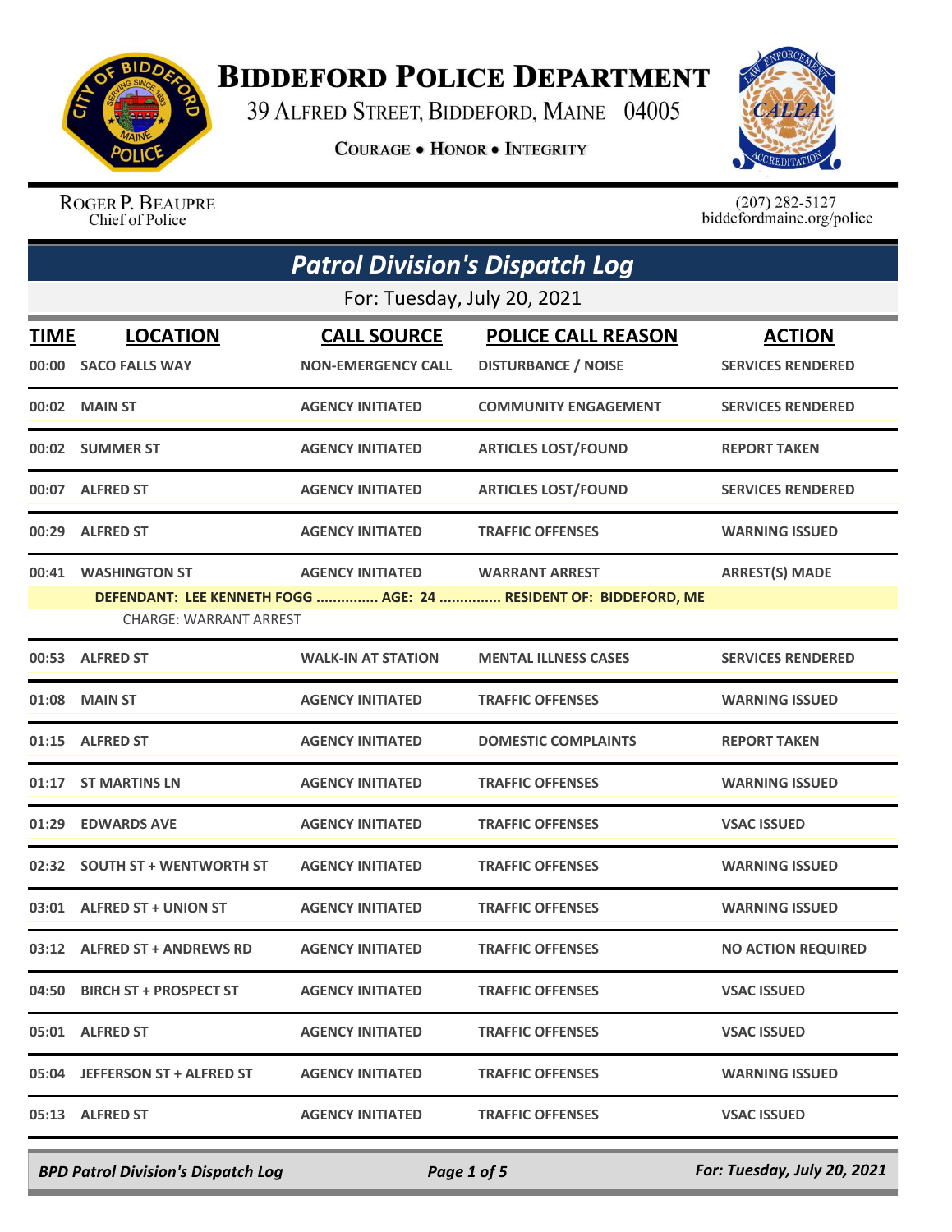| <b>TIME</b> | <b>LOCATION</b><br>05:17 ALFRED ST | <b>CALL SOURCE</b><br><b>NON-EMERGENCY CALL</b> | <b>POLICE CALL REASON</b><br><b>CHECK WELFARE</b> | <b>ACTION</b><br><b>SERVICES RENDERED</b> |
|-------------|------------------------------------|-------------------------------------------------|---------------------------------------------------|-------------------------------------------|
|             |                                    |                                                 | <b>TRAFFIC OFFENSES</b>                           |                                           |
| 05:26       | ALFRED ST + MARINER WAY            | <b>AGENCY INITIATED</b>                         |                                                   | <b>VSAC ISSUED</b>                        |
| 05:36       | <b>ALFRED ST + SUMMIT ST</b>       | <b>AGENCY INITIATED</b>                         | <b>TRAFFIC OFFENSES</b>                           | <b>WARNING ISSUED</b>                     |
| 05:45       | <b>ALFRED ST + MARINER WAY</b>     | <b>AGENCY INITIATED</b>                         | <b>TRAFFIC OFFENSES</b>                           | <b>WARNING ISSUED</b>                     |
|             | 05:54 ELM ST                       | <b>AGENCY INITIATED</b>                         | <b>TRAFFIC OFFENSES</b>                           | <b>WARNING ISSUED</b>                     |
|             | 06:04 HILL ST + WILSON ST          | <b>AGENCY INITIATED</b>                         | <b>TRAFFIC OFFENSES</b>                           | <b>WARNING ISSUED</b>                     |
| 06:06       | <b>ALFRED ST</b>                   | <b>AGENCY INITIATED</b>                         | <b>TRAFFIC OFFENSES</b>                           | <b>WARNING ISSUED</b>                     |
| 06:10       | <b>ALFRED ST + GRAHAM ST</b>       | <b>AGENCY INITIATED</b>                         | <b>TRAFFIC OFFENSES</b>                           | <b>VSAC ISSUED</b>                        |
|             | 06:29 ALFRED ST + CLARK ST         | <b>AGENCY INITIATED</b>                         | <b>TRAFFIC OFFENSES</b>                           | <b>VSAC ISSUED</b>                        |
|             | 06:38 ALFRED ST                    | <b>RADIO</b>                                    | <b>TRAFFIC OFFENSES</b>                           | <b>SERVICES RENDERED</b>                  |
| 07:13       | <b>SIMARD AVE</b>                  | <b>AGENCY INITIATED</b>                         | <b>RECOVERED STOLEN PROPERTY</b>                  | <b>REPORT TAKEN</b>                       |
| 07:20       | <b>CLEAVES ST</b>                  | <b>NON-EMERGENCY CALL</b>                       | <b>VEHICLE CRASH - POLICE ONLY</b>                | <b>REPORT TAKEN</b>                       |
| 07:20       | <b>BIRCH ST</b>                    | <b>WALK-IN AT STATION</b>                       | <b>THEFT</b>                                      | <b>REPORT TAKEN</b>                       |
| 08:13       | <b>JEFFERSON ST</b>                | <b>RADIO</b>                                    | <b>ANIMAL COMPLAINT</b>                           | <b>SERVICES RENDERED</b>                  |
| 08:26       | <b>FORTUNES ROCKS RD</b>           | <b>AGENCY INITIATED</b>                         | <b>COMMUNITY ENGAGEMENT</b>                       | <b>NO VIOLATION</b>                       |
| 08:30       | <b>MEDICAL CENTER DR</b>           | <b>AGENCY INITIATED</b>                         | <b>OUT FOR FOLLOW UP</b>                          | <b>SERVICES RENDERED</b>                  |
|             | 08:38 BEACH HOUSE LN               | <b>AGENCY INITIATED</b>                         | <b>COMMUNITY ENGAGEMENT</b>                       | <b>SERVICES RENDERED</b>                  |
|             | 09:09 ELM ST                       | <b>AGENCY INITIATED</b>                         | <b>PAPERWORK</b>                                  | <b>PAPERWORK NOT SERVED</b>               |
|             | 09:12 GUINEA RD                    | <b>AGENCY INITIATED</b>                         | <b>ANIMAL COMPLAINT</b>                           | <b>SERVICES RENDERED</b>                  |
|             | 09:40 IVY ST                       | <b>AGENCY INITIATED</b>                         | <b>PAPERWORK</b>                                  | <b>PAPERWORK NOT SERVED</b>               |
|             | 09:44 MARINER WAY                  | <b>NON-EMERGENCY CALL</b>                       | <b>OUT FOR FOLLOW UP</b>                          | <b>SERVICES RENDERED</b>                  |
|             | 09:44 ALFRED ST                    | <b>AGENCY INITIATED</b>                         | <b>PRO-ACTIVE DV RESPONSE TEAM</b>                | <b>NEGATIVE CONTACT</b>                   |
|             | 10:24 BOULDER WAY                  | <b>NON-EMERGENCY CALL</b>                       | <b>DISTURBANCE / NOISE</b>                        | <b>FIELD INTERVIEW</b>                    |
|             | <b>10:28 PRECOURT ST</b>           | <b>AGENCY INITIATED</b>                         | <b>ANIMAL COMPLAINT</b>                           | <b>SERVICES RENDERED</b>                  |
|             | 10:52 ANDREWS RD + ALFRED ST       | <b>AGENCY INITIATED</b>                         | <b>ANIMAL COMPLAINT</b>                           | <b>SERVICES RENDERED</b>                  |
|             | 10:52 CRESTWOOD DR                 | <b>NON-EMERGENCY CALL</b>                       | <b>BURGLARY OF A MOTOR VEHICLE</b>                | <b>REPORT TAKEN</b>                       |

*BPD Patrol Division's Dispatch Log Page 2 of 5 For: Tuesday, July 20, 2021*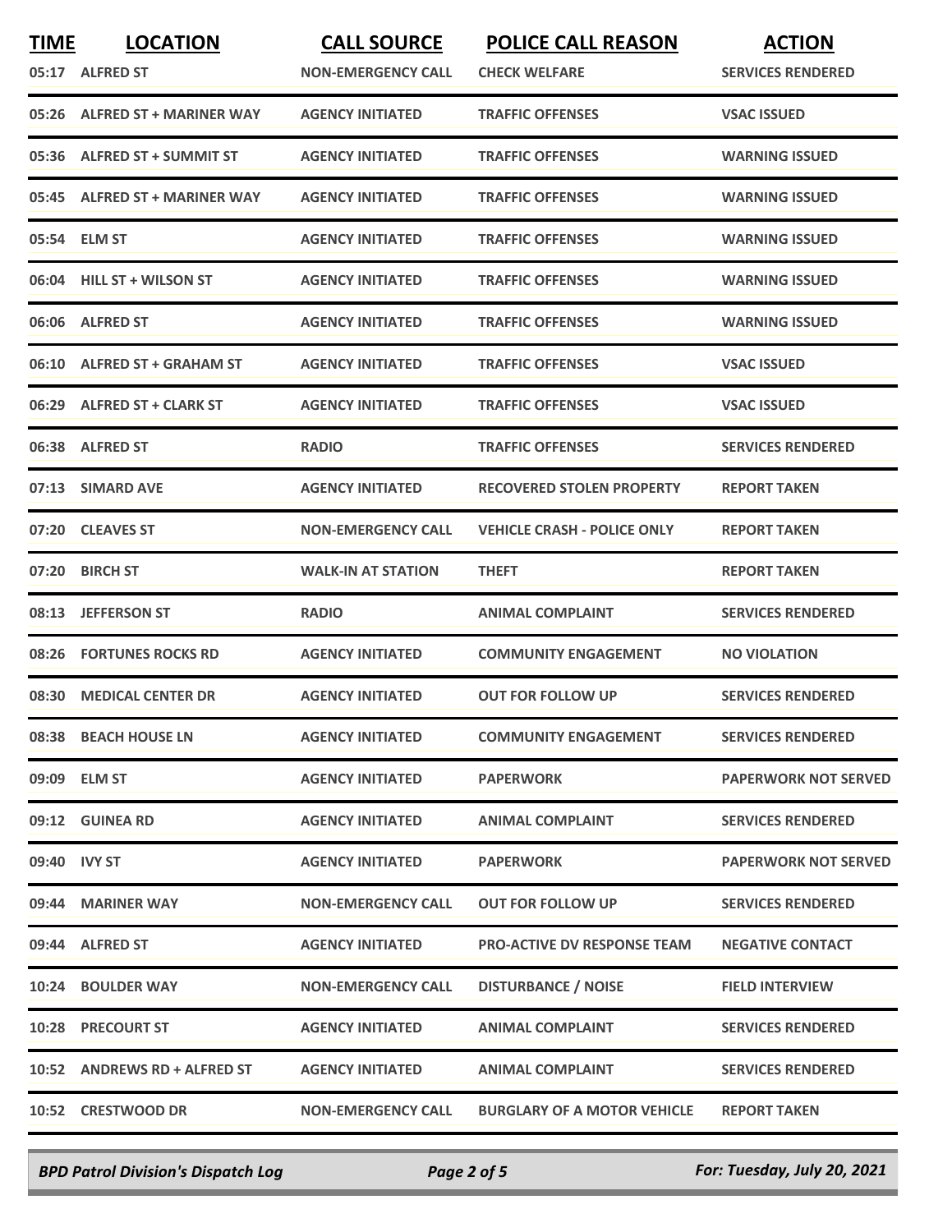| <b>TIME</b> | <b>LOCATION</b><br><b>11:17 MAIN ST</b>                                                           | <b>CALL SOURCE</b><br><b>AGENCY INITIATED</b>                                 | <b>POLICE CALL REASON</b><br><b>COMMUNITY ENGAGEMENT</b>                                      | <b>ACTION</b><br><b>NO VIOLATION</b> |
|-------------|---------------------------------------------------------------------------------------------------|-------------------------------------------------------------------------------|-----------------------------------------------------------------------------------------------|--------------------------------------|
|             | 11:18 SOUTH ST                                                                                    | <b>NON-EMERGENCY CALL</b>                                                     | <b>DOMESTIC COMPLAINTS</b>                                                                    | <b>REPORT TAKEN</b>                  |
| 11:48       | <b>HIGH ST</b>                                                                                    | <b>E-911 CALL</b>                                                             | <b>DOMESTIC COMPLAINTS</b>                                                                    | <b>SERVICES RENDERED</b>             |
|             | 11:54 SULLIVAN ST                                                                                 | <b>NON-EMERGENCY CALL</b>                                                     | <b>SUSPICION</b>                                                                              | <b>SERVICES RENDERED</b>             |
|             | 12:03 STONE ST                                                                                    | <b>NON-EMERGENCY CALL</b>                                                     | <b>ANIMAL COMPLAINT</b>                                                                       | <b>SERVICES RENDERED</b>             |
|             | 12:04 ELM ST                                                                                      | <b>NON-EMERGENCY CALL</b>                                                     | <b>CHECK WELFARE</b>                                                                          | <b>SERVICES RENDERED</b>             |
|             | 12:11 FOSS ST + BACON ST                                                                          | <b>NON-EMERGENCY CALL</b>                                                     | <b>DISTURBANCE / NOISE</b>                                                                    | <b>UNFOUNDED</b>                     |
|             | 12:21 FOSS ST                                                                                     | <b>NON-EMERGENCY CALL</b>                                                     | <b>DISTURBANCE / NOISE</b>                                                                    | <b>REPORT TAKEN</b>                  |
|             | <b>12:26 HILL ST</b>                                                                              | <b>NON-EMERGENCY CALL</b>                                                     | <b>SUSPICION</b>                                                                              | <b>UNFOUNDED</b>                     |
|             | 12:32 MAIN ST                                                                                     | <b>AGENCY INITIATED</b>                                                       | <b>DISABLED VEHICLE</b>                                                                       | <b>VEHICLE TOWED</b>                 |
| 12:34       | <b>SACO FALLS WAY</b>                                                                             | <b>NON-EMERGENCY CALL</b>                                                     | <b>CRIM THREAT / TERRORIZING</b>                                                              | <b>REPORT TAKEN</b>                  |
| 12:49       | <b>MAIN ST</b>                                                                                    | <b>E-911 CALL</b>                                                             | <b>CHECK WELFARE</b>                                                                          | <b>TRANSPORT TO HOSPITAL</b>         |
| 12:55       | <b>GEORGE ST</b>                                                                                  | <b>AGENCY INITIATED</b>                                                       | <b>OUT FOR FOLLOW UP</b>                                                                      | <b>SERVICES RENDERED</b>             |
| 13:28       | <b>HORRIGAN CT</b>                                                                                | <b>WALK-IN AT STATION</b>                                                     | <b>PAPERWORK</b>                                                                              | <b>SERVICES RENDERED</b>             |
| 13:40       | <b>ELM ST</b>                                                                                     | <b>NON-EMERGENCY CALL</b>                                                     | <b>ANIMAL COMPLAINT</b>                                                                       | <b>SERVICES RENDERED</b>             |
| 13:49       | <b>POOL ST</b>                                                                                    | <b>AGENCY INITIATED</b>                                                       | <b>PRO-ACTIVE DV RESPONSE TEAM</b>                                                            | <b>NO VIOLATION</b>                  |
|             | 13:54 MCKENNEY DR                                                                                 | <b>AGENCY INITIATED</b>                                                       | <b>PRO-ACTIVE DV RESPONSE TEAM</b>                                                            | <b>NO VIOLATION</b>                  |
|             | 13:55 WENTWORTH ST                                                                                | <b>AGENCY INITIATED</b>                                                       | <b>OUT FOR FOLLOW UP</b>                                                                      | <b>SERVICES RENDERED</b>             |
|             | 14:29 ALFRED ST                                                                                   | <b>NON-EMERGENCY CALL</b>                                                     | <b>DISTURBANCE / NOISE</b>                                                                    | <b>WARNING ISSUED</b>                |
|             | 14:36 MAIN ST                                                                                     | <b>WALK-IN AT STATION</b>                                                     | <b>PAPERWORK</b>                                                                              | <b>SERVICES RENDERED</b>             |
|             | 14:54 ALFRED ST<br><b>CHARGE: VIOLATING CONDITION OF RELEASE</b><br><b>CHARGE: WARRANT ARREST</b> | <b>WALK-IN AT STATION</b><br>CHARGE: THEFT BY UNAUTHORIZED TAKING OR TRANSFER | <b>WARRANT ARREST</b><br>DEFENDANT: BETHANY JEAN BOUCHER  AGE: 39  RESIDENT OF: BIDDEFORD, ME | <b>ARREST(S) MADE</b>                |
|             | 15:21 ALFRED ST                                                                                   | <b>E-911 CALL</b>                                                             | <b>VEHICLE CRASH - POLICE ONLY</b>                                                            | <b>STATE FORM TAKEN</b>              |
|             | 15:28 MAIN ST + HILL ST                                                                           | <b>NON-EMERGENCY CALL</b>                                                     | <b>BOLO</b>                                                                                   | <b>NEGATIVE CONTACT</b>              |
|             | 15:36 ALFRED ST + PRECOURT ST                                                                     | <b>AGENCY INITIATED</b>                                                       | <b>DISABLED VEHICLE</b>                                                                       | <b>SERVICES RENDERED</b>             |
|             | <b>BPD Patrol Division's Dispatch Log</b>                                                         | Page 3 of 5                                                                   |                                                                                               | For: Tuesday, July 20, 2021          |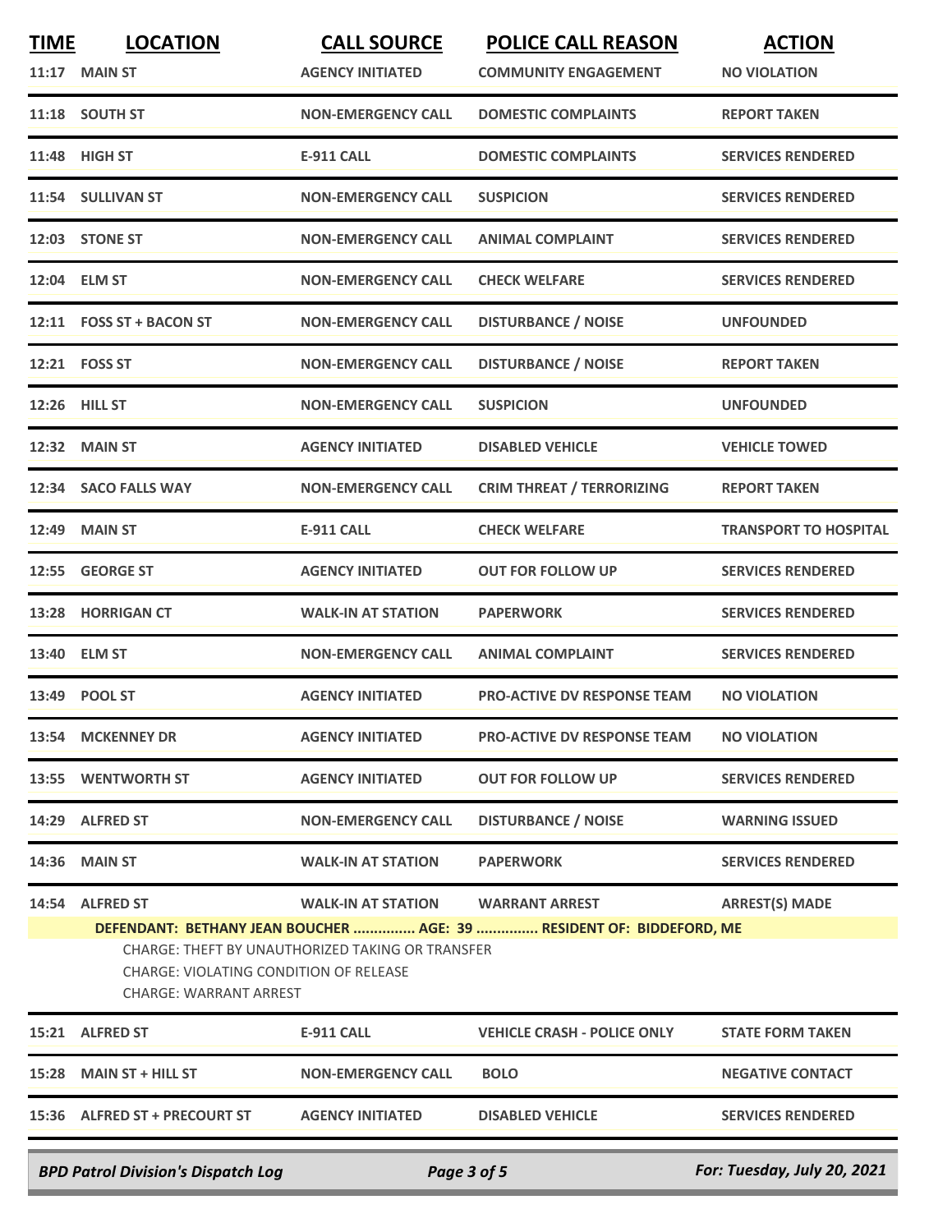| <b>TIME</b> | <b>LOCATION</b><br>15:50 ELM ST + LINCOLN ST            | <b>CALL SOURCE</b><br><b>NON-EMERGENCY CALL</b> | <b>POLICE CALL REASON</b><br><b>ROAD FLOODING</b>                                                      | <b>ACTION</b><br><b>SERVICES RENDERED</b> |
|-------------|---------------------------------------------------------|-------------------------------------------------|--------------------------------------------------------------------------------------------------------|-------------------------------------------|
|             | <b>15:54 PRISCILLA AVE</b>                              | <b>NON-EMERGENCY CALL</b>                       | <b>ALARM - POLICE</b>                                                                                  | <b>BUILDING CHECK/SECURE</b>              |
|             | 16:04 ELM ST                                            | <b>NON-EMERGENCY CALL</b>                       | <b>FRAUD / SCAM</b>                                                                                    | <b>REPORT TAKEN</b>                       |
|             | 16:05 POOL ST                                           | <b>NON-EMERGENCY CALL</b>                       | <b>ALARM - POLICE</b>                                                                                  | <b>BUILDING CHECK/SECURE</b>              |
|             | 16:05 SOUTH ST                                          | <b>RADIO</b>                                    | <b>CRIMINAL MISCHIEF</b>                                                                               | <b>REPORT TAKEN</b>                       |
|             | 16:06 ALFRED ST                                         | <b>WALK-IN AT STATION</b>                       | <b>MENTAL ILLNESS CASES</b>                                                                            | <b>REPORT TAKEN</b>                       |
|             | 16:34 SOUTH ST + MCKENNEY DR                            | <b>NON-EMERGENCY CALL</b>                       | <b>PARKING COMPLAINT</b>                                                                               | <b>SERVICES RENDERED</b>                  |
|             | 16:48 ELM ST                                            | <b>NON-EMERGENCY CALL</b>                       | <b>SUSPICION</b>                                                                                       | <b>NEGATIVE CONTACT</b>                   |
|             | 16:57 MORIN ST                                          | <b>NON-EMERGENCY CALL</b>                       | <b>CRIM THREAT / TERRORIZING</b>                                                                       | <b>REPORT TAKEN</b>                       |
|             | 17:25 ATLANTIC AVE                                      | <b>E-911 CALL</b>                               | 911 MISUSE                                                                                             | <b>SERVICES RENDERED</b>                  |
|             | 17:37 ALFRED ST                                         | <b>NON-EMERGENCY CALL</b>                       | <b>BOLO</b>                                                                                            | <b>NEGATIVE CONTACT</b>                   |
| 17:44       | <b>CRESCENT ST + GRAHAM ST</b>                          | <b>E-911 CALL</b>                               | <b>ASSAULT</b>                                                                                         | <b>REPORT TAKEN</b>                       |
| 17:49       | <b>ELM ST</b><br>CHARGE: VIOLATING CONDITION OF RELEASE | <b>NON-EMERGENCY CALL</b>                       | <b>VIOL OF BAIL CONDITIONS</b><br>DEFENDANT: LUTHER JOHN CAMPBELL  AGE: 50  RESIDENT OF: BIDDEFORD, ME | <b>SUMMONS ISSUED</b>                     |
| 18:17       | <b>MEETINGHOUSE RD</b>                                  | E-911 CALL                                      | 911 MISUSE                                                                                             | <b>SERVICES RENDERED</b>                  |
| 18:27       | <b>WESTMORE AVE</b>                                     | <b>NON-EMERGENCY CALL</b>                       | <b>ALARM - POLICE</b>                                                                                  | <b>BUILDING CHECK/SECURE</b>              |
|             | 18:28 POOL ST                                           | <b>NON-EMERGENCY CALL</b>                       | <b>CRIMINAL MISCHIEF</b>                                                                               | <b>REPORT TAKEN</b>                       |
|             | 18:40 MAY ST                                            | E-911 CALL                                      | <b>ASSAULT</b>                                                                                         | <b>REPORT TAKEN</b>                       |
|             | 19:02 POOL ST                                           | <b>AGENCY INITIATED</b>                         | <b>COMMUNITY ENGAGEMENT</b>                                                                            | <b>SERVICES RENDERED</b>                  |
|             | 20:14 HORRIGAN CT                                       | <b>NON-EMERGENCY CALL</b>                       | <b>DOMESTIC COMPLAINTS</b>                                                                             | <b>REPORT TAKEN</b>                       |
|             | 20:25 MAIN ST + ALFRED ST                               | <b>AGENCY INITIATED</b>                         | <b>COMMUNITY ENGAGEMENT</b>                                                                            | <b>SERVICES RENDERED</b>                  |
|             | 20:39 ALFRED ST                                         | E-911 CALL                                      | <b>VEHICLE CRASH - POLICE ONLY</b>                                                                     | <b>REPORT TAKEN</b>                       |
|             | 20:44 ELM ST                                            | <b>AGENCY INITIATED</b>                         | <b>PROTECTION FROM ABUSE SERVICE REPORT TAKEN</b>                                                      |                                           |
|             | 20:47 HORRIGAN CT                                       | <b>AGENCY INITIATED</b>                         | <b>PAPERWORK</b>                                                                                       | <b>PAPERWORK SERVED</b>                   |
|             | 21:15 CHERRY LN                                         | <b>NON-EMERGENCY CALL</b>                       | <b>CHECK WELFARE</b>                                                                                   | <b>REPORT TAKEN</b>                       |
|             | 21:47 WEST ST                                           | <b>NON-EMERGENCY CALL</b>                       | <b>FIREWORKS COMPLAINT</b>                                                                             | <b>NEGATIVE CONTACT</b>                   |
|             |                                                         |                                                 |                                                                                                        |                                           |

*BPD Patrol Division's Dispatch Log Page 4 of 5 For: Tuesday, July 20, 2021*